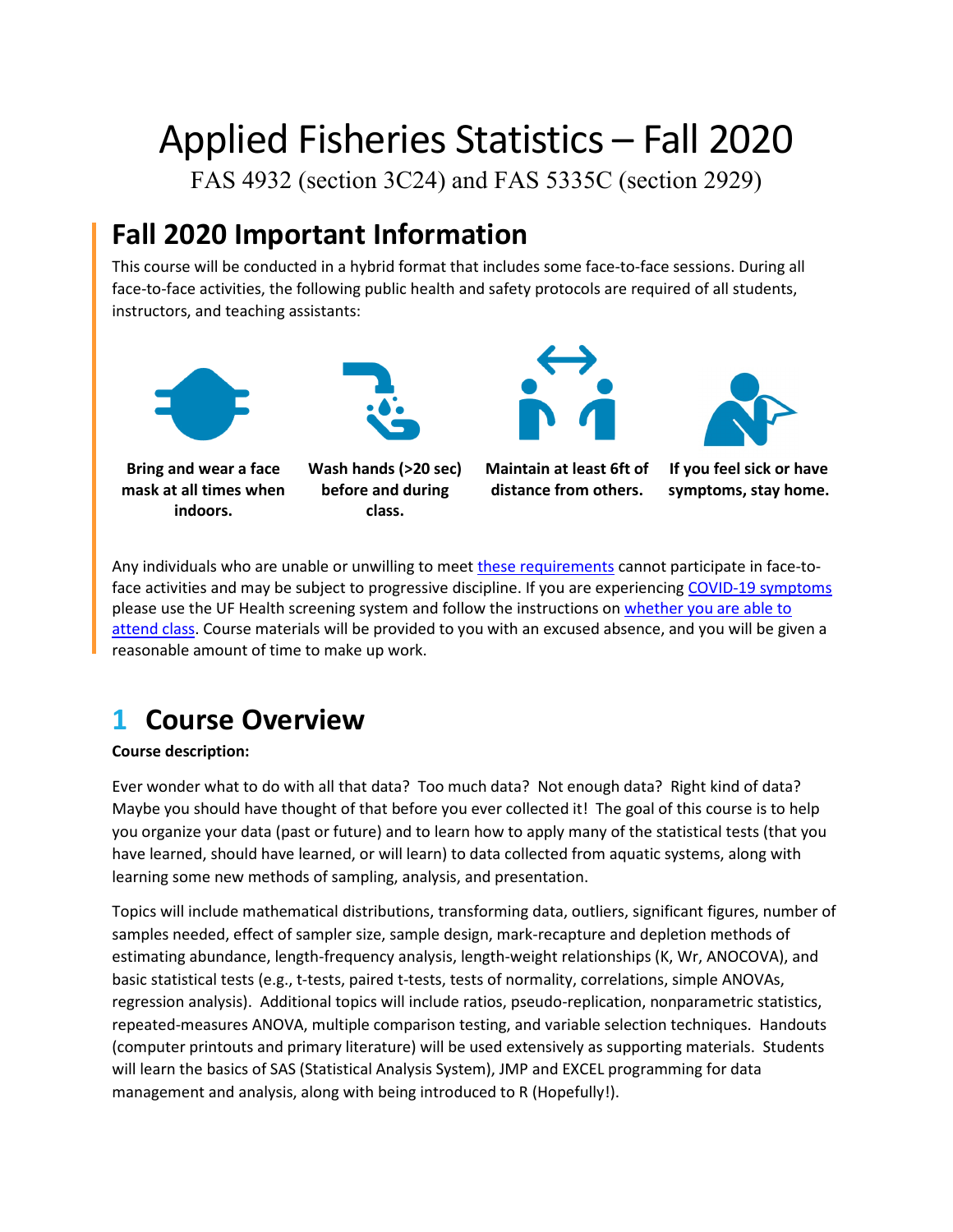Grades will be based on approximately biweekly problems sets and a class project. Each student will conduct an independent "sampling" project on a fisheries or aquatic science topic of their choice, including review of the literature, proposal and budget preparation, completion of field and/or laboratory work, and preparation of paper and oral presentation based on their research.

- 4 Credits
- Fall Semester
- Format [blended]: **Synchronous lectures**/discussions will be held via Zoom on Tuesdays and Thursdays: Periods 3-4 (9:35am – 11:30am). The **lab will consist of an independent study** that will be designed and conducted by each student, along with help from the instructor and teaching assistant. Dates and format will depend on the study design.
- This course will be supported by a UF e-learning CANVAS website located at [https://elearning.ufl.edu/.](https://elearning.ufl.edu/) It will include the course syllabus, PowerPoint presentations, data files, recommended readings, handouts, course assignments, proposal format and budget Excel files, presentation and paper guidelines, and other materials.

#### **Course Prerequisites:** none

#### **Instructor:**

Dr. Chuck Cichra Professor / Extension Fisheries Specialist University of Florida / IFAS SFRC - Fisheries & Aquatic Sciences 7922 NW 71st Street (Room 27, Bldg. 544) Gainesville, Florida 32653-3071

| Office:  | $(352)$ 273-3621                           |
|----------|--------------------------------------------|
| Cell:    | $(352)$ 339-6173                           |
| Email:   | CECichra@ufl.edu                           |
| Website: | http://sfrc.ufl.edu/people/faculty/cichra/ |

#### **Teaching Assistant:**

Mrs. Crystal Hartman Biological Scientist University of Florida / IFAS SFRC - Fisheries & Aquatic Sciences 7922 NW 71st Street (Room 25 and 26, Bldg. 544) Gainesville, Florida 32653-3071

| Office: | $(352)$ 273-3622  |
|---------|-------------------|
| Cell:   | $(352)$ 214-8179  |
| Email:  | c.hartman@ufl.edu |

- **Contacting us**: Please use e-mail or text for the fastest response. Dr. Cichra will respond to phone calls, text messages, and e-mails almost 24 – 7!
- **Office hours**: Available by email or phone; office visits available by appointment. Dr. Cichra will try to be available on Zoom before and after each lecture. One-on-one Zoom sessions can be scheduled to go over course content, problem sets, project-related work, or any other topic.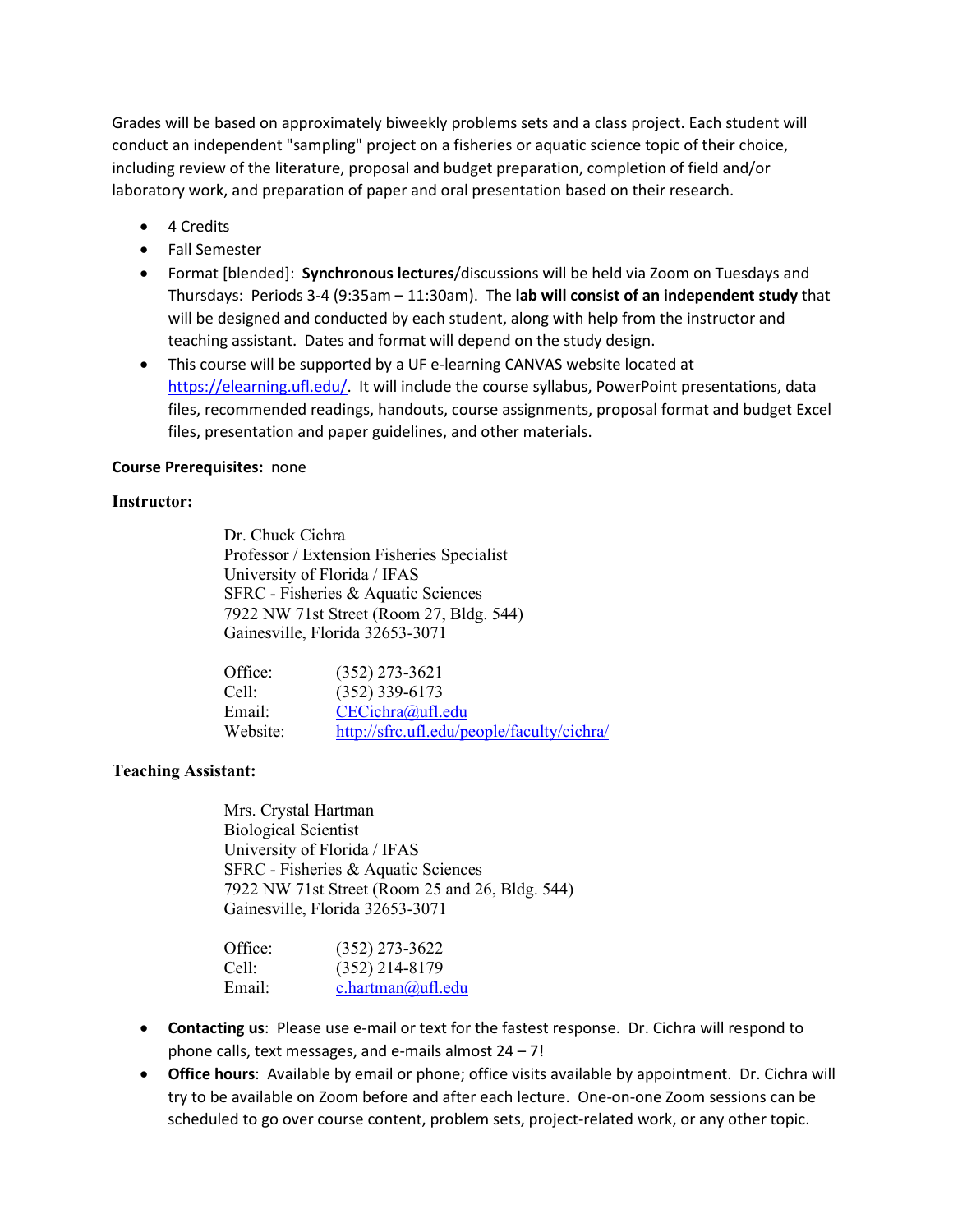• **Textbook(s) and/or readings:** There is no required text for the course. Online readings will be provided for each learning topic. Some of the readings will be taken from:

Boyd, C.E. 1979. Water quality in warmwater fish ponds. Auburn University, Auburn Experiment Station, Auburn, Alabama. 359pp.

Carlander, K.D. 1950. Handbook of Freshwater Fishery Biology, Volume One. The Iowa State University Press, Ames, Iowa. 752pp. (Freshwater fishes exclusive of the Perciformes)

Carlander, K.D. 1977. Handbook of Freshwater Fishery Biology, Volume Two. The Iowa State University Press, Ames, Iowa. 431pp. (Centrarchids)

Elliott, J.M. 1971. Some methods for the statistical analysis of samples of benthic invertebrates. Freshwater Biological Association, Scientific Publication No. 25. 148pp.

Guy, C.S. and M.L. Brown. 2007. Analysis and interpretation of freshwater fisheries data. American Fisheries Society, Bethesda, Maryland. 961pp.

Hoyer, M.V. and D.E. Canfield, Jr. 1994. Handbook of common freshwater fish in Florida lakes. SP160. University of Florida, Gainesville, Florida. 189pp.

Kohler, C.C. and W.A. Hubert. (Editors) 1993. Inland fisheries management in North America. American Fisheries Society, Bethesda, Maryland. 594pp.

Murphy, B.R. and D.W. Willis. (Editors) 1996. Fisheries Techniques, Second Edition. American Fisheries Society, Bethesda, Maryland. 732pp.

Novinger, G.D. and J.G. Dillard. (Editors) 1978. New approaches to the management of small impoundments. Special Publication No. 5. American Fisheries Society, Bethesda, Maryland. 132pp.

Ricker, W.E. 1968. Methods for assessment of fish production in freshwaters. IBP Handbook No. 3. Blackwell Scientific Publications, Oxford, England. 313pp.

Ricker, W.E. 1975. Computation and interpretation of biological statistics of fish populations. Bulletin 191. Fisheries Research Board of Canada, Ottawa, Canada. 382pp.

Seaman, W. (Editor) 1985. Florida aquatic habitat and fishery resources. Florida Chapter, American Fisheries Society, Eustis, Florida. 543pp.

Summerfelt, R.C. and G.E. Hall. (Editors) 1987. Age and growth of fish. The Iowa State University Press, Ames, Iowa. 544pp.

### **2 Learning Outcomes**

By the end of this course, each student will be able to:

- organize and manage data, code data, proof data
- design basic sampling programs, including determining the number of samples needed (power analysis), effect of sampler size and pseudo-replication on results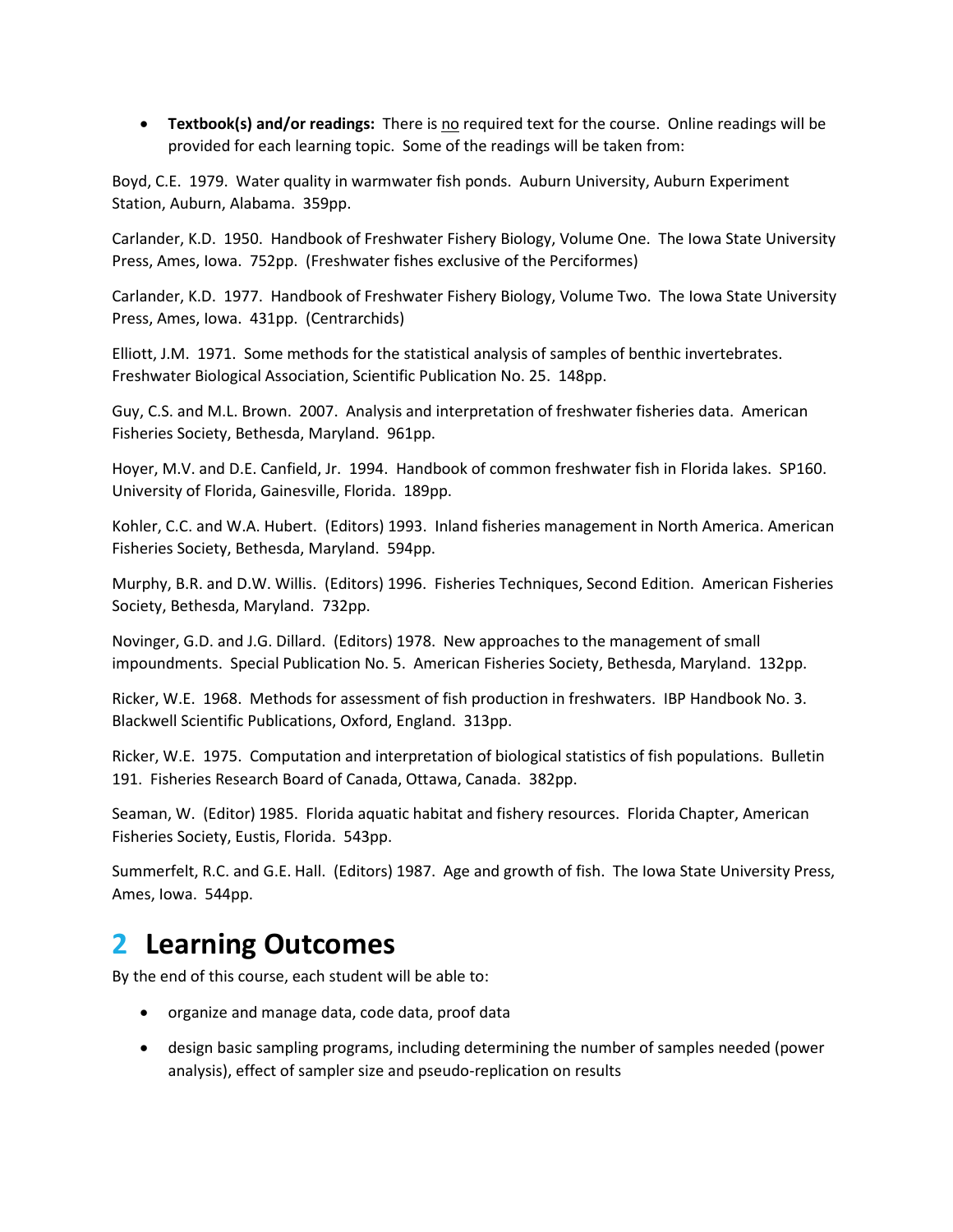- use mathematical distributions (positive binomial, negative binomial, Poisson series) to model and determine how "things" are distributed
- transform data, deal with outliers, and present data with the appropriate number of significant figures
- estimate abundance via CPUE, mark-recapture, and depletion methods (Zippin) including estimating numbers of fish needed (M and C), calculating confidence intervals, assumptions made
- analyze length-frequency data using histograms, K-S test, Chi-square test, PSS (PSD and RSD) analysis
- analyze length-weight relationships (K, W<sub>r</sub>, ANOCOVA)
- perform and interpret the results from basic statistical tests (e.g., mean (arithmetic and geometric), standard deviation, variance, standard error, Z scores, CV, t-tests, paired t-tests, tests of normality, correlation analysis, simple ANOVAs, multiple comparisons, regression analysis (including variable selection techniques), Chi-square test, Kolmogorov-Smirnov test, variance to mean ratio test)
- perform basic nonparametric statistics (e.g., Wilcoxon-Mann-Whitney (or rank sum) test, Wilcoxon signed-rank test, Kruskal–Wallis test)
- write and run SAS (Statistical Analysis System) programs for data management and analysis, conduct similar analyses in EXCEL and JMP, and be introduced to other statistical software such as R. (introduced to UF online apps)
- write a proposal, including preparation of a budget
- search and review scientific literature via computer data bases
- design and conduct a 'scientific study' in an area of your interest
- communicate the findings of your research, both in written and oral form

# **3 Course Logistics**

Students may access lectures, assignments, readings, and supporting materials through the course Canvas site, as they become available.

#### **Technology Requirements:**

- A computer or mobile device with high-speed internet connection.
- A webcam, headset and/or microphone, and speakers.
- Latest version of web browser. Canvas supports only the two most recent versions of any given browser. [What browser am I using?](http://whatbrowser.org/)
- Installation of proctoring software may be required and will be provided if so.

**Synchronous online sessions will be recorded.** By sharing your video, screen, or audio during any synchronous online class sessions, you are consenting to being recorded for the benefit of students who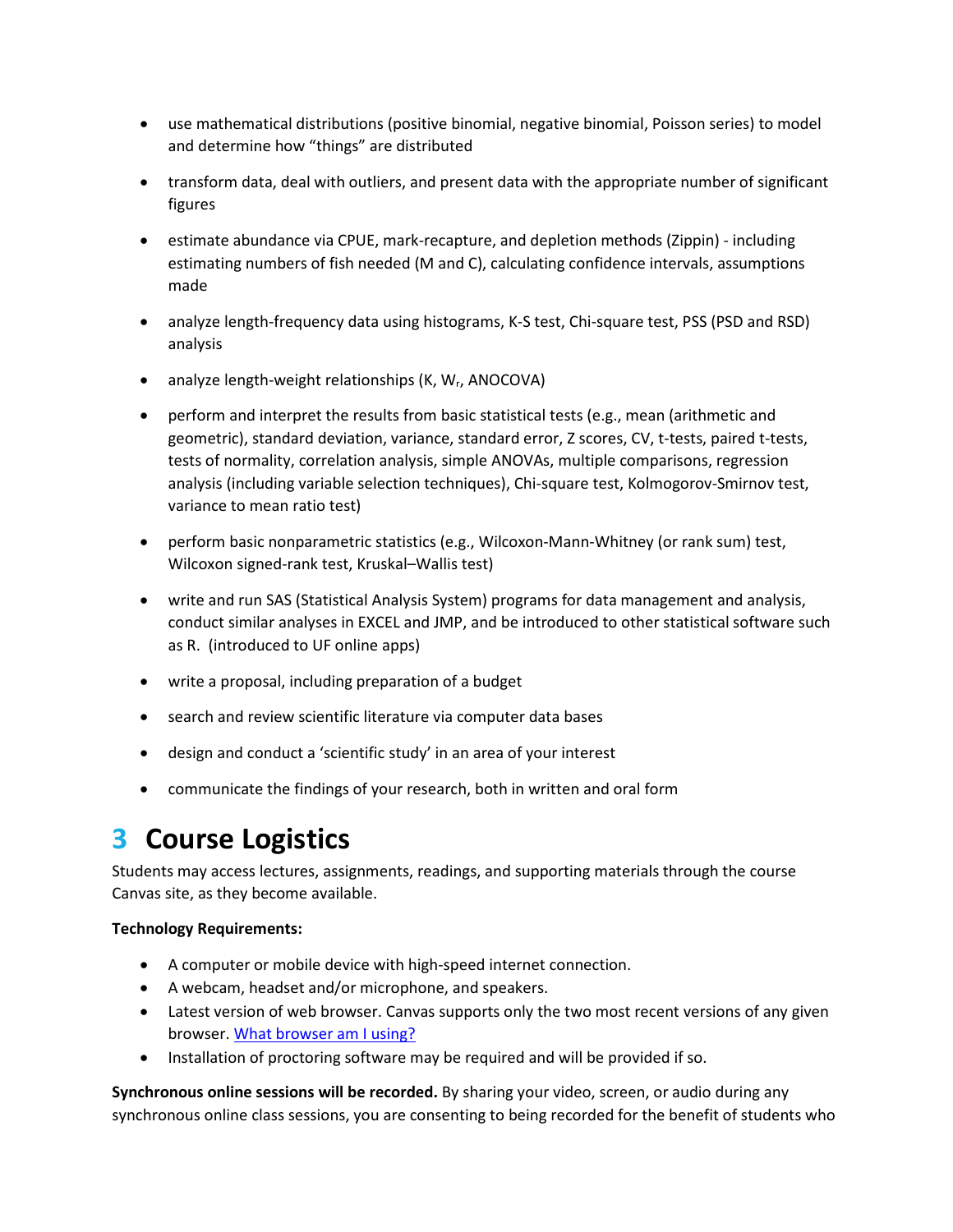cannot attend live, as well as for class review during the current semester. If you have special circumstances or concerns about privacy, it is your responsibility to discuss it with your instructor. Dr. Cichra requests that all students use video during the synchronous Zoom lectures, so that he can better interact with students during the sessions.

### **3.1 Description of Assessments & Activities**

To make sure that students understand the course material, approximately 10 problem sets will be assigned during the semester. They will be due a minimum of one week after they are assigned. Each will be worth approximately 50 points, for a total of 500 points.

A major activity and learning experience of this course will be the design and implementation of an independent research project, including the written and oral presentation of the findings. The preproposal, proposal, paper, and oral presentation will be worth 400 points.

Class sessions will be highly interactive in nature, rather than given in a 'lecture' format. It is imperative that students attend each class session. Attendance will therefore count for 100 points. Students will lose 10 points (1% of the total points for the course) for each unexcused missed session.

- Each assignment must be submitted via Canvas by the beginning of lecture on the assigned due date.
- Project-related work (pre-proposal, proposal, and paper) must be submitted via Canvas by 5:00 PM on the assigned due date.
- 10% of the assignment/work's total value will be deducted per day for any item not turned in on time.
- Excused tardiness for course work will be granted if an acceptable excuse is provided.
- If you know ahead of time that you will not be able to meet the due date, pleases inform Dr. Cichra prior to the due date.

### **3.2 Grades & Grading Scale**

|        | Points   |                         |
|--------|----------|-------------------------|
|        | 500      |                         |
|        | 100      |                         |
|        | 15       | Project pre-proposal    |
|        | 110      | Project proposal        |
|        | 175      | Project paper           |
|        | 100      | Final oral presentation |
| Total: | 1000     |                         |
| Grade  | Points   |                         |
| A      | 931-1000 |                         |
| А-     | 900-930  |                         |
| B+     | 871-899  |                         |
| B      | 831-870  |                         |
| B-     | 800-830  |                         |
|        |          |                         |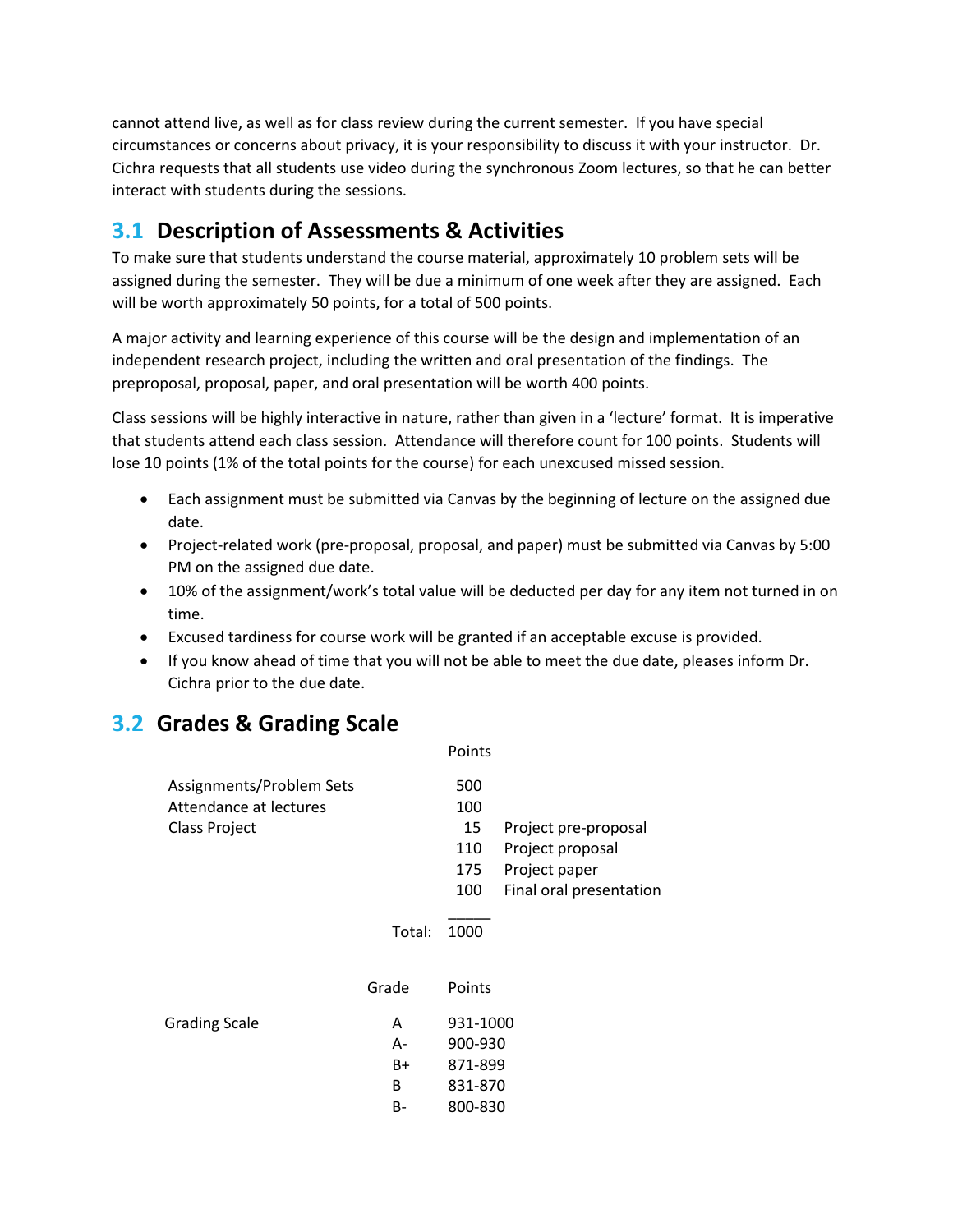| C+ | 771-799 |
|----|---------|
| C  | 731-770 |
| C- | 700-730 |
| D+ | 671-699 |
| D  | 631-670 |
| D- | 600-630 |
| F  | 0-599   |

For information on current UF policies for assigning grade points, see <https://catalog.ufl.edu/ugrad/current/regulations/info/grades.aspx>

**Graduate students:** This course is being co-taught to undergraduate (FAS 4932) and graduate (FAS 5335C) students. Graduate students must do additional work to obtain credit. This will consist of coteaching one of the lecture topics, including providing appropriate examples and references. Half of the points (50 points), assigned to undergraduate students for attendance, will be assigned to graduate students for this work. Graduate students will coordinate with Dr. Cichra to determine what topics will be used.

### **4 Learning Content**

| Date   | Day      | Topic                          | <b>Assignments Due</b>       |
|--------|----------|--------------------------------|------------------------------|
| Sep 1  | Tuesday  | Introduction to course         |                              |
|        |          | Organization (syllabus)        |                              |
|        |          | Individual project             |                              |
| Sep 3  | Thursday | SAS programming                | PS1-Who am I?                |
| Sep 8  | Tuesday  | Sampling methods I and II      |                              |
| Sep 10 | Thursday | SAS programming                | PS2 - SAS print program      |
| Sep 15 | Tuesday  | Distributions - basic          |                              |
|        |          | statistics                     |                              |
| Sep 17 | Thursday | <b>Distributions</b>           | PS3 - K, print, subset, plot |
| Sep 22 | Tuesday  | Outliers in data               | PS4-PNPP                     |
|        |          | Distributions                  |                              |
| Sep 24 | Thursday | Discuss projects               | Project pre-proposal         |
| Sep 29 | Tuesday  | Distributions - sampler size,  |                              |
|        |          | number of samples needed       |                              |
| Oct 1  | Thursday | Transforming data              |                              |
|        |          | Normality                      |                              |
| Oct 6  | Tuesday  | Scientific literature searches |                              |
| Oct 8  | Thursday | Proposal preparation           | PS5 - Transforming data,     |
|        |          | <b>Budgets</b>                 | number of samples            |
| Oct 13 | Tuesday  | Analyzing data with Excel I    | PS6 - Literature             |
| Oct 15 | Thursday | Analyzing data with Excel II   |                              |
| Oct 20 | Tuesday  | Length-weight relationships    | Project Proposal             |
|        |          | K, Wr, Ws, regressions         |                              |
| Oct 22 | Thursday | Length-weight relationships    | PS7 - Excel                  |
|        |          | ANOCOVA                        |                              |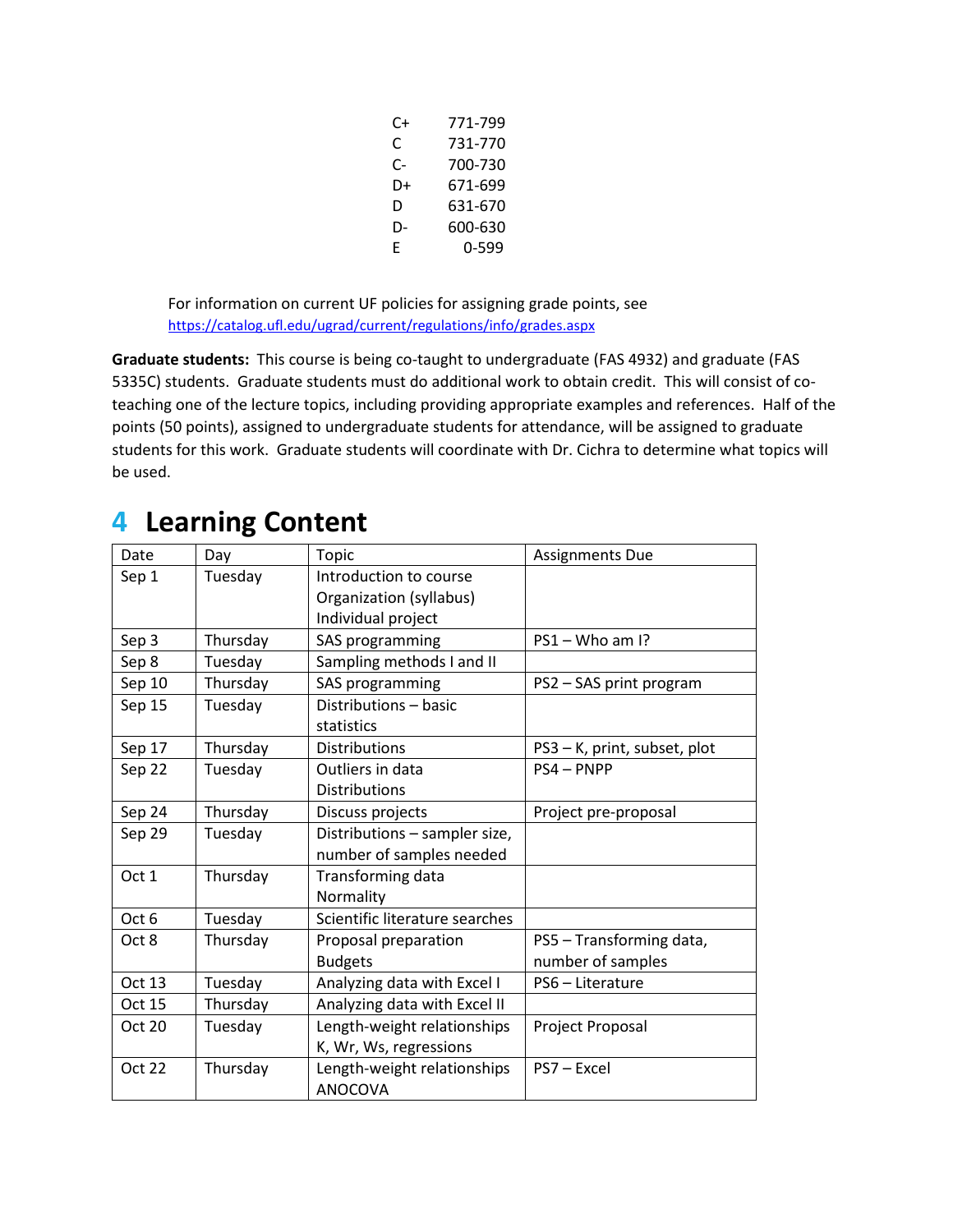| Oct 27           | Tuesday  | Size structure - Length    |                           |
|------------------|----------|----------------------------|---------------------------|
|                  |          | frequency histograms, Chi- |                           |
|                  |          | Square test, K-S test      |                           |
| Oct 29           | Thursday | Size structure - PSD, RSD, |                           |
|                  |          | <b>PSS</b>                 |                           |
| Nov 3            | Tuesday  | Mark-recapture estimates   |                           |
| Nov <sub>5</sub> | Thursday | Mark-recapture estimates   | PS8 - Size structure      |
| <b>Nov 10</b>    | Tuesday  | Zippin depletion estimates |                           |
| <b>Nov 12</b>    | Thursday | <b>SAS JMP</b>             | PS9 – Peterson confidence |
|                  |          |                            | limits, number of M and C |
| Nov 17           | Tuesday  | ANOVA – multiple           |                           |
|                  |          | comparisons                |                           |
| <b>Nov 19</b>    | Thursday | Regression - variable      | PS10 - Zippin estimates   |
|                  |          | selection techniques       |                           |
| <b>Nov 24</b>    | Tuesday  | Sample designs, rounding,  |                           |
|                  |          | significant figures        |                           |
| <b>Nov 26</b>    | Thursday | NO CLASS - Thanksgiving    |                           |
| Dec 1            | Tuesday  | Non-parametric methods,    | Project paper             |
|                  |          | pseudoreplication          |                           |
| Dec <sub>3</sub> | Thursday | Project presentations      |                           |
| Dec 8            | Tuesday  | Project presentations      |                           |

#### **4.1 Readings**

Representative examples:

Anderson, RO and RM Newmann. 1996. Length weight and associated structural indices. Pages 447-481 in: Murphy, BR and DW Willis, editors. Fisheries techniques. 2nd ed. American Fisheries Society, Bethesda, Maryland.

Wege, GJ, and R0 Anderson. 1978. Relative weight (W,): a new index of condition for largemouth bass. Pages 79-91 in: Novinger, GD and JG Dillard, editors. New Approaches to the Management of Small Impoundments. North Central Division, American Fisheries Society, Special Publication Number 5, Bethesda, Maryland.

Willis, DW, BR Murphy, and CS Guy. 1993. Stock density indices: Development, use, and limitations. Reviews in Fisheries Science, 1(3): 203-222.

## **5 Policies and Requirements**

This course plan and syllabus are subject to change in response to student and instructor needs. Any changes will be clearly communicated in advance through Canvas.

### **5.1 Late Submissions & Make-up Requests**

It is the responsibility of the student to access on-line lectures (recorded synchronous Zoom lectures), readings, and assignments, and to maintain satisfactory progress in the course. Requirements for class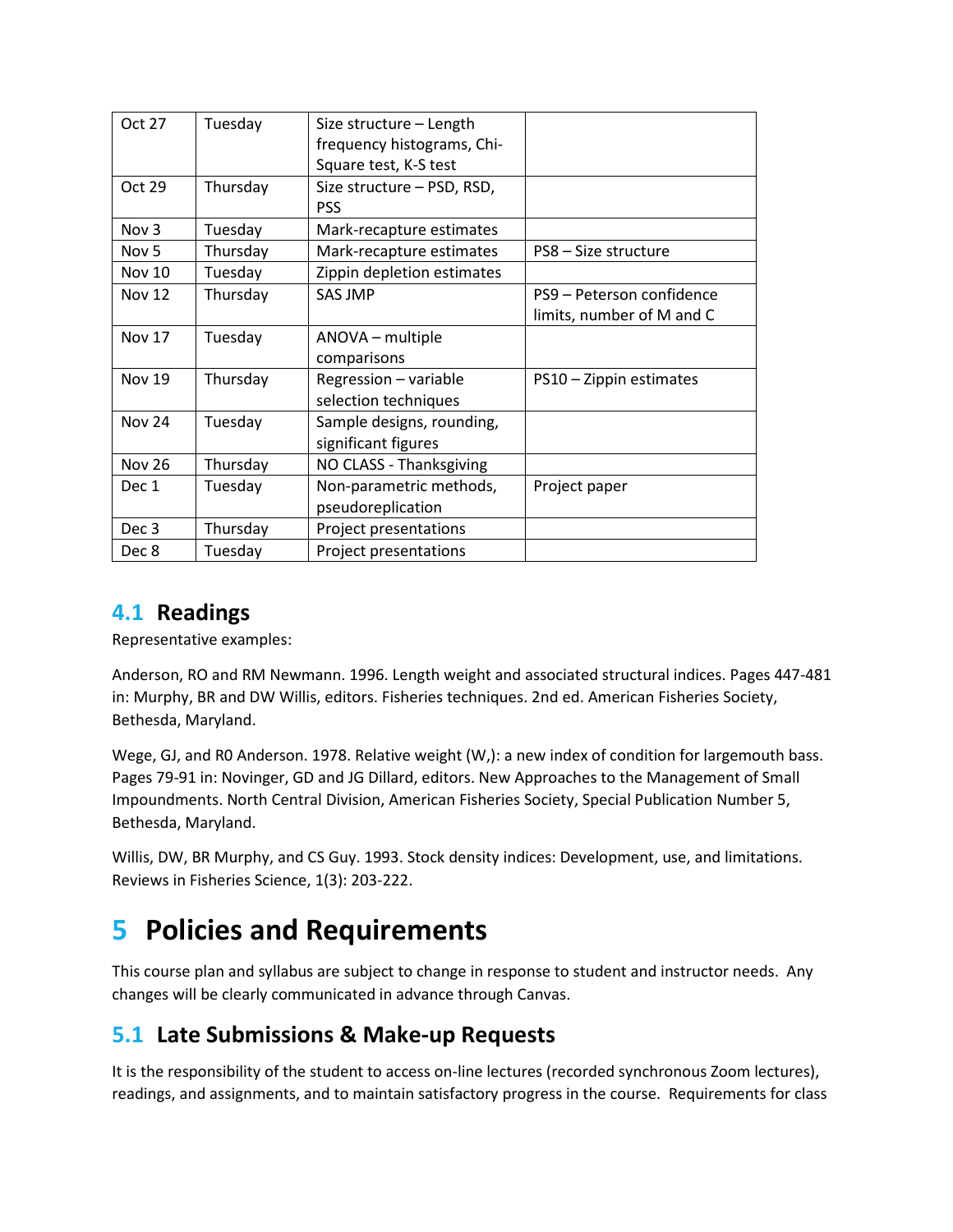attendance and make-up assignments and other work are consistent with university policies that can be found at: <https://catalog.ufl.edu/ugrad/current/regulations/info/attendance.aspx>

Computer or other hardware failures, except failure of the UF e-Learning system, will not excuse students for missing assignments. Any late submissions due to technical issues MUST be accompanied by the ticket number received from the Helpdesk when the problem was reported to them. The ticket number will document the time and date of the problem. You MUST e-mail your instructor within 24 hours of the technical difficulty if you wish to request consideration.

For computer, software compatibility, or access problems call the HELP DESK phone number—352-392- HELP = 352- 392-4357 (option 2).

#### **5.2 Communication Courtesy and Professionalism**

Just as in any professional environment, meaningful and constructive dialogue is expected in this class and requires a degree of mutual respect, willingness to listen, and tolerance of opposing points of view. **Respect for individual differences and alternative viewpoints will be maintained in this class at all times.** All members of the class are expected to follow rules of common courtesy, decency, and civility in all interactions. Failure to do so will not be tolerated and may result in loss of participation points and/or referral to the Dean of Students' Office.

#### **5.3 Semester Evaluation Process**

Student assessment of instruction is an important part of efforts to improve teaching and learning.

**At approximately the mid-point of the semester**, the School of Forest Resources & Conservation may request anonymous feedback on student satisfaction on various aspects of this course. These surveys will be sent out through Canvas and are not required but encouraged. This is not the UF Faculty Evaluation!

**At the end of the semester**, students are expected to provide professional and respectful feedback on the quality of instruction in this course by completing course evaluations online via GatorEvals. Guidance on how to give feedback in a professional and respectful manner is available at [https://gatorevals.aa.ufl.edu/students/.](https://gatorevals.aa.ufl.edu/students/) Students will be notified when the evaluation period opens, and can complete evaluations through the email they receive from GatorEvals, in their Canvas course menu under GatorEvals, or via [https://ufl.bluera.com/ufl/.](https://ufl.bluera.com/ufl/) Summaries of course evaluation results are available to students at [https://gatorevals.aa.ufl.edu/public-results/.](https://gatorevals.aa.ufl.edu/public-results/)

### **5.4 Academic Honesty Policy**

As a student at the University of Florida, you have committed yourself to uphold the Honor Code, which includes the following pledge: *"We, the members of the University of Florida community, pledge to hold ourselves and our peers to the highest standards of honesty and integrity.*"

You are expected to exhibit behavior consistent with this commitment to the UF academic community, and on all work submitted for credit at the University of Florida, the following pledge is either required or implied*: "On my honor, I have neither given nor received unauthorized aid in doing this assignment."*

It is assumed that you will complete all work independently in each course unless them instructor provides explicit permission for you to collaborate on course tasks (e.g. assignments, papers, quizzes,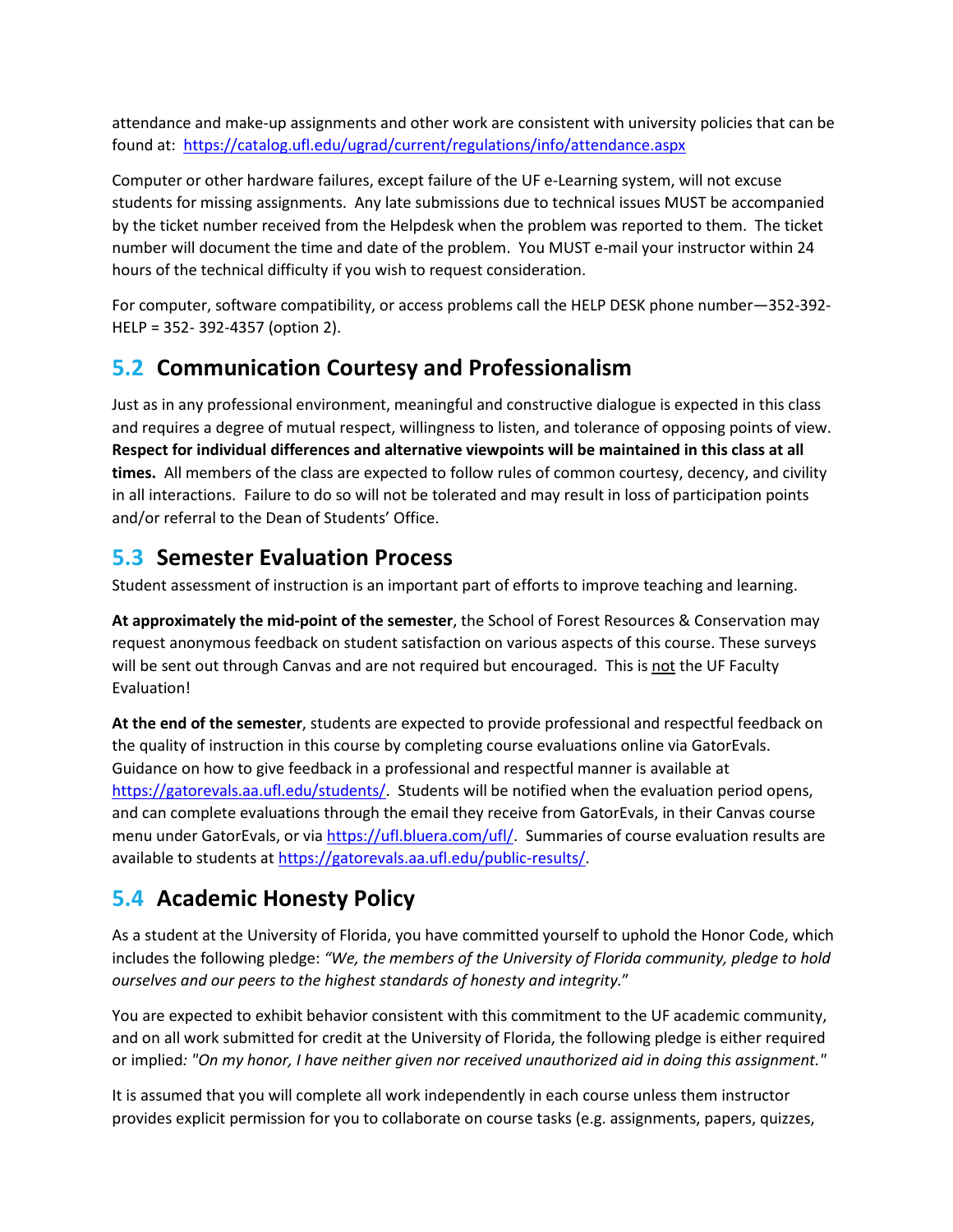exams). Furthermore, as part of your obligation to uphold the Honor Code, you should report any condition that facilitates academic misconduct or appropriate personnel. It is your individual responsibility to know and comply with all university policies and procedures regarding academic integrity and the Student Honor Code. Violations of the Honor Code at the University of Florida will not be tolerated.

Violations will be reported to the Dean of Students Office for consideration of disciplinary action. For more information regarding the Student Honor Code, please see: [http://www.dso.ufl.edu/sccr/process/student-conduct-honor-code.](http://www.dso.ufl.edu/sccr/process/student-conduct-honor-code)

#### **5.5 Inclusive Learning Environment**

This course embraces the University of Florida's Non-Discrimination Policy, which reads,

*The University shall actively promote equal opportunity policies and practices conforming to laws against discrimination. The University is committed to non-discrimination with respect to race, creed, color, religion, age, disability, sex, sexual orientation, gender identity and expression, marital status, national origin, political opinions or affiliations, genetic information and veteran status as protected under the Vietnam Era Veterans' Readjustment Assistance Act.*

If you have questions or concerns about your rights and responsibilities for inclusive learning environment, please see the instructor or refer to the Office of Multicultural & Diversity Affairs website: [http://multicultural.ufl.edu.](http://multicultural.ufl.edu/)

### **5.6 Services for Students with Disabilities:**

The Disability Resource Center coordinates the needed accommodations of students with disabilities. This includes registering disabilities, recommending academic accommodations within the classroom, accessing special adaptive computer equipment, providing interpretation services and mediating faculty-student disability related issues. Students requesting classroom accommodation must first register with the Dean of Students Office. The Dean of Students Office will provide documentation to the student who must then provide this documentation to the Instructor when requesting accommodation. 0001 Reid Hall, 352-392-8565, www.dso.ufl.edu/drc/

### **5.7 Software Use**

All faculty, staff and students of the university are required and expected to obey the laws and legal agreements governing software use. Failure to do so can lead to monetary damages and/or criminal penalties for the individual violator. Because such violations are also against university policies and rules, disciplinary action will be taken as appropriate.

# **6 Campus Helping Resources**

For issues with technical difficulties for e-learning in Canvas, please post your question to the Technical Help Discussion in your course, or contact the UF Help Desk at:

- [Learning-support@ufl.edu](mailto:Learning-support@ufl.edu) | (352) 392-HELP select option 2 | [http://elearning.ufl.edu](http://elearning.ufl.edu/)
- Library Help Desk support<http://cms.uflib.ufl.edu/ask>
- SFRC Academic Hub<https://ufl.instructure.com/courses/303721>